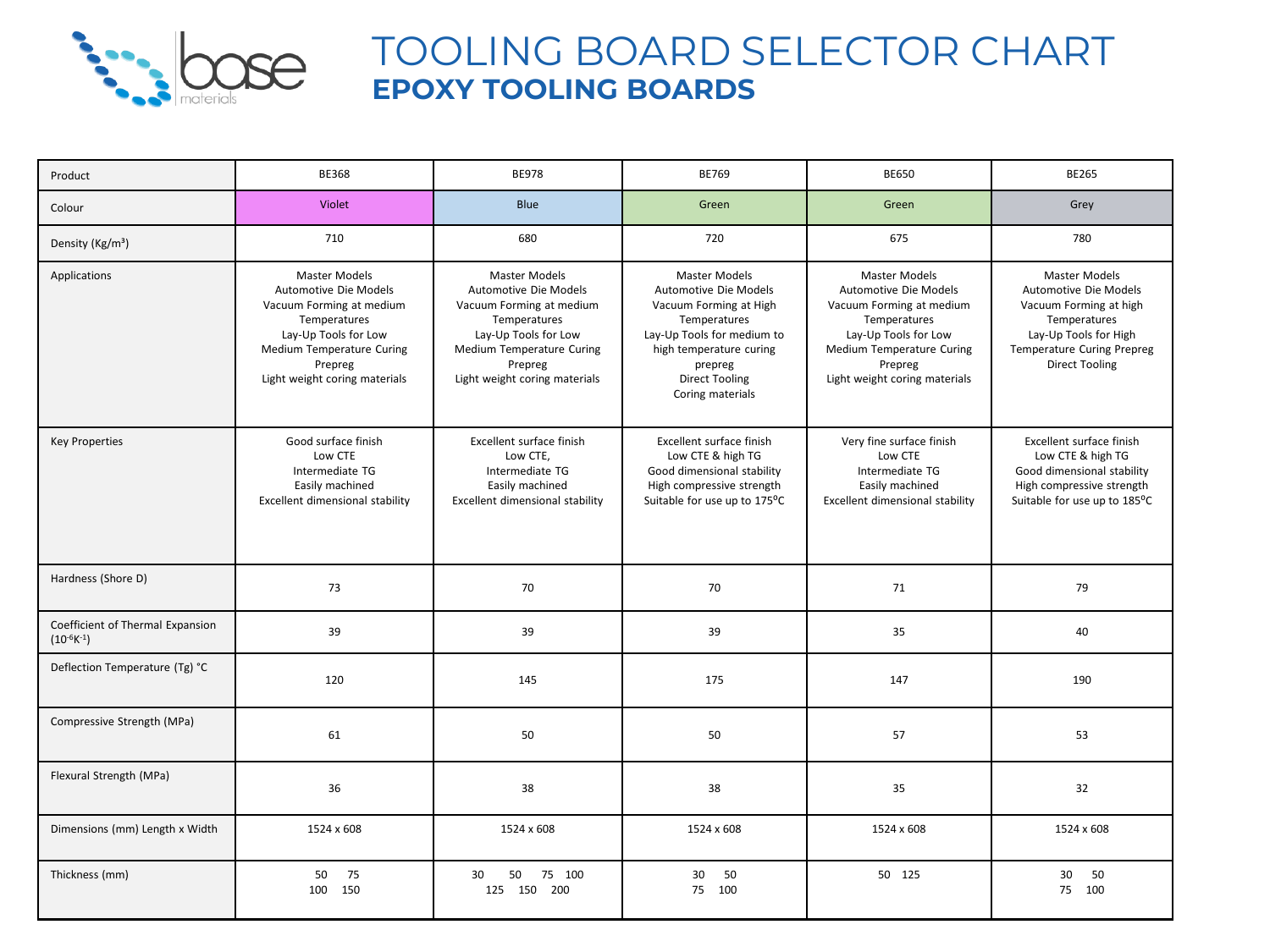

## TOOLING BOARD SELECTOR CHART **Medium Density Polyurethane**

| Product                                                              | <b>BP700</b>                                                                                                           | <b>BP750</b>                                                                                                                                                  | <b>BP850</b>                                                                                                                                         |  |
|----------------------------------------------------------------------|------------------------------------------------------------------------------------------------------------------------|---------------------------------------------------------------------------------------------------------------------------------------------------------------|------------------------------------------------------------------------------------------------------------------------------------------------------|--|
| Colour                                                               | <b>Brown</b>                                                                                                           | Aquamarine                                                                                                                                                    | Grey                                                                                                                                                 |  |
| Density (Kg/m <sup>3</sup> )                                         | 700                                                                                                                    | 750                                                                                                                                                           | 850                                                                                                                                                  |  |
| Applications                                                         | Master models<br>Cubing models<br>Working models<br>Vacuum forming tools<br>Architectural models                       | Foundry patterns<br>Master models<br>Laminating tools<br>Design models<br>Cubing models                                                                       | Foundry patterns<br>Jigs and fixtures<br>Master templates<br>Laminating tools<br>Thermoforming tools                                                 |  |
| <b>Key Properties</b>                                                | Very fine surface structure<br>Low CTE<br>Good temperature resistance<br>Easily machined<br>Good dimensional stability | Very fine surface structure<br>Low CTE<br>Good dimensional stability<br>High mechanical strength<br>Good dimensional stability<br>Good temperature resistance | Excellent surface structure<br>Low CTE & high TG<br>Good dimensional stability<br>High mechanical strength<br><b>Excellent dimensional stability</b> |  |
| Hardness (Shore D)                                                   | 70                                                                                                                     | 72                                                                                                                                                            | 70                                                                                                                                                   |  |
| Coefficient of Thermal Expansion (10 <sup>-6</sup> K <sup>-1</sup> ) | 45                                                                                                                     | 40                                                                                                                                                            | 47                                                                                                                                                   |  |
| Deflection Temperature (Tg) °C                                       | 70                                                                                                                     | 93                                                                                                                                                            | 94                                                                                                                                                   |  |
| Compressive Strength (MPa)                                           | 35                                                                                                                     | 48                                                                                                                                                            | 46                                                                                                                                                   |  |
| Flexural Strength (MPa)                                              | 25                                                                                                                     | 45                                                                                                                                                            | 49                                                                                                                                                   |  |
| Dimensions (mm) Length x Width                                       | 1524 x 608                                                                                                             | 1524 x 608                                                                                                                                                    | 1524 x 608                                                                                                                                           |  |
| Thickness (mm)                                                       | 50<br>75<br>30<br>200<br>150<br>100                                                                                    | 50<br>30<br>100<br>75                                                                                                                                         | 30<br>50<br>100<br>75                                                                                                                                |  |